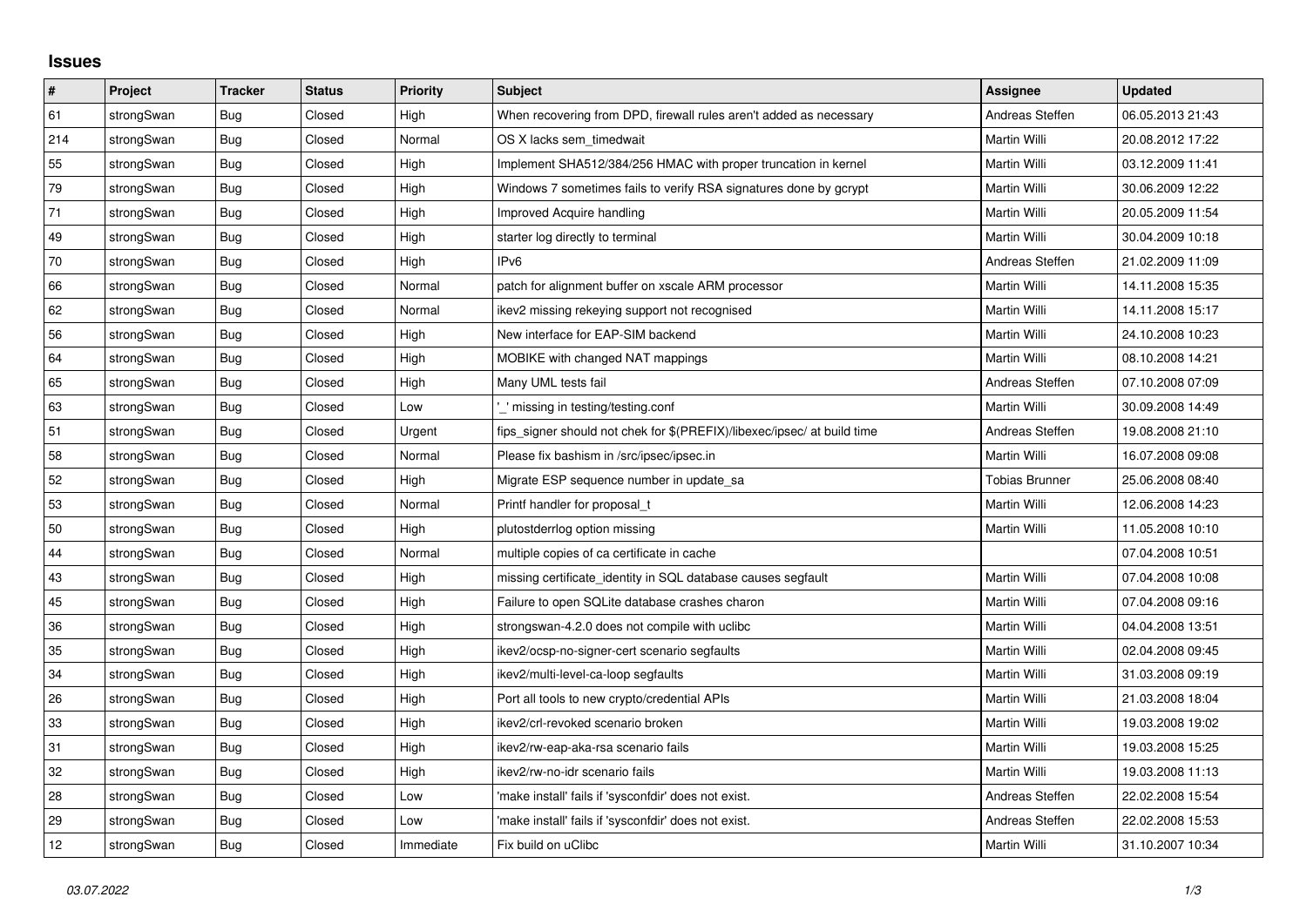| $\sharp$       | Project    | <b>Tracker</b> | <b>Status</b> | Priority | Subject                                                                     | Assignee              | <b>Updated</b>   |
|----------------|------------|----------------|---------------|----------|-----------------------------------------------------------------------------|-----------------------|------------------|
| 11             | strongSwan | <b>Bug</b>     | Closed        | High     | Show IKE_SA status overview                                                 | Martin Willi          | 31.10.2007 10:29 |
| 10             | strongSwan | Bug            | Closed        | High     | distribution cannot be built because logout.cs template is missing in trunk | <b>Martin Willi</b>   | 18.09.2007 07:43 |
| 8              | strongSwan | <b>Bug</b>     | Closed        | Urgent   | MOBIKE selects disappearing IPv6 address                                    | Martin Willi          | 05.07.2007 09:03 |
| 38             | strongSwan | Feature        | New           | Low      | OCSP in IKE payload, RFC4806                                                |                       | 19.12.2014 14:20 |
| 39             | strongSwan | Feature        | Rejected      | High     | Configuration support in Manager                                            | Martin Willi          | 04.07.2014 11:07 |
| 57             | strongSwan | Feature        | Closed        | Normal   | new pluto connection option: verify_identifier                              | Andreas Steffen       | 25.07.2013 10:07 |
| 128            | strongSwan | Feature        | Closed        | Normal   | Plugin dependencies                                                         | <b>Martin Willi</b>   | 06.02.2012 10:51 |
| 129            | strongSwan | Feature        | Assigned      | Normal   | Relations between ike/child/peer cfg                                        | Martin Willi          | 06.02.2012 10:50 |
| 23             | strongSwan | Feature        | Closed        | Low      | PKCS#11 based smartcard implementation                                      | Martin Willi          | 12.10.2010 13:42 |
| 100            | strongSwan | Feature        | Closed        | Normal   | Derive traffic selectors from authentication process                        | Martin Willi          | 23.07.2010 16:53 |
| 67             | strongSwan | Feature        | Closed        | Normal   | Implement DH groups 22-24                                                   | Martin Willi          | 19.04.2010 14:51 |
| 78             | strongSwan | Feature        | Closed        | Normal   | Integrity tester for libstrongswan and all plugins.                         | Martin Willi          | 27.06.2009 16:19 |
| 76             | strongSwan | Feature        | Closed        | Normal   | crypto test framework                                                       | Martin Willi          | 12.06.2009 11:31 |
| 42             | strongSwan | Feature        | Closed        | High     | CFG attribute handler framework                                             | Martin Willi          | 28.04.2009 10:23 |
| 69             | strongSwan | Feature        | Closed        | Normal   | Improve scheduler performance                                               | <b>Tobias Brunner</b> | 04.12.2008 17:03 |
| 60             | strongSwan | Feature        | Closed        | High     | Implement draft-sheffer-ikev2-gtc-00 with PAM password verification         | Martin Willi          | 22.08.2008 12:59 |
| 54             | strongSwan | Feature        | Closed        | High     | <b>EAP-Identity Server functionality</b>                                    | Martin Willi          | 22.08.2008 12:55 |
| 40             | strongSwan | Feature        | Closed        | High     | NetworkManager support                                                      | Martin Willi          | 22.08.2008 12:54 |
| 59             | strongSwan | Feature        | Closed        | High     | Add additinal signal dependent parameter to bus                             | Martin Willi          | 29.07.2008 11:04 |
| 46             | strongSwan | Feature        | Closed        | High     | DNS resolving for hosts in ike_cfg                                          | <b>Martin Willi</b>   | 09.06.2008 09:34 |
| 25             | strongSwan | Feature        | Closed        | High     | alternative crypto implementation                                           | Martin Willi          | 31.05.2008 09:49 |
| 37             | strongSwan | Feature        | Closed        | High     | Hash and URL support for IKEv2                                              | <b>Tobias Brunner</b> | 18.04.2008 13:38 |
| 48             | strongSwan | Feature        | Closed        | High     | Parallel trustchain verification                                            | Martin Willi          | 16.04.2008 11:33 |
| 47             | strongSwan | Feature        | Closed        | High     | <b>RNG API</b>                                                              | Martin Willi          | 16.04.2008 11:27 |
| 41             | strongSwan | Feature        | Closed        | High     | CFG attribute provider framework                                            | Martin Willi          | 16.04.2008 11:24 |
| $\overline{7}$ | strongSwan | Feature        | Closed        | High     | Relational database configurations/credentials                              | Martin Willi          | 02.04.2008 16:30 |
| 30             | strongSwan | Feature        | Closed        | High     | Certificate caching                                                         | Martin Willi          | 02.04.2008 14:50 |
| 22             | strongSwan | Feature        | Closed        | High     | OCSP support                                                                | Martin Willi          | 10.03.2008 18:41 |
| 21             | strongSwan | Feature        | Closed        | High     | CRL support                                                                 | Martin Willi          | 10.03.2008 18:40 |
| 24             | strongSwan | Feature        | Closed        | High     | Update doxygen documentation                                                | Martin Willi          | 22.02.2008 16:07 |
| 27             | strongSwan | Feature        | Closed        | High     | Create a database API                                                       | Martin Willi          | 19.02.2008 15:16 |
| 20             | strongSwan | Feature        | Closed        | High     | Pluggable fetcher plugins                                                   | Martin Willi          | 18.02.2008 09:58 |
| 16             | strongSwan | Feature        | Closed        | High     | Generic plugin architecture                                                 | Martin Willi          | 15.02.2008 09:37 |